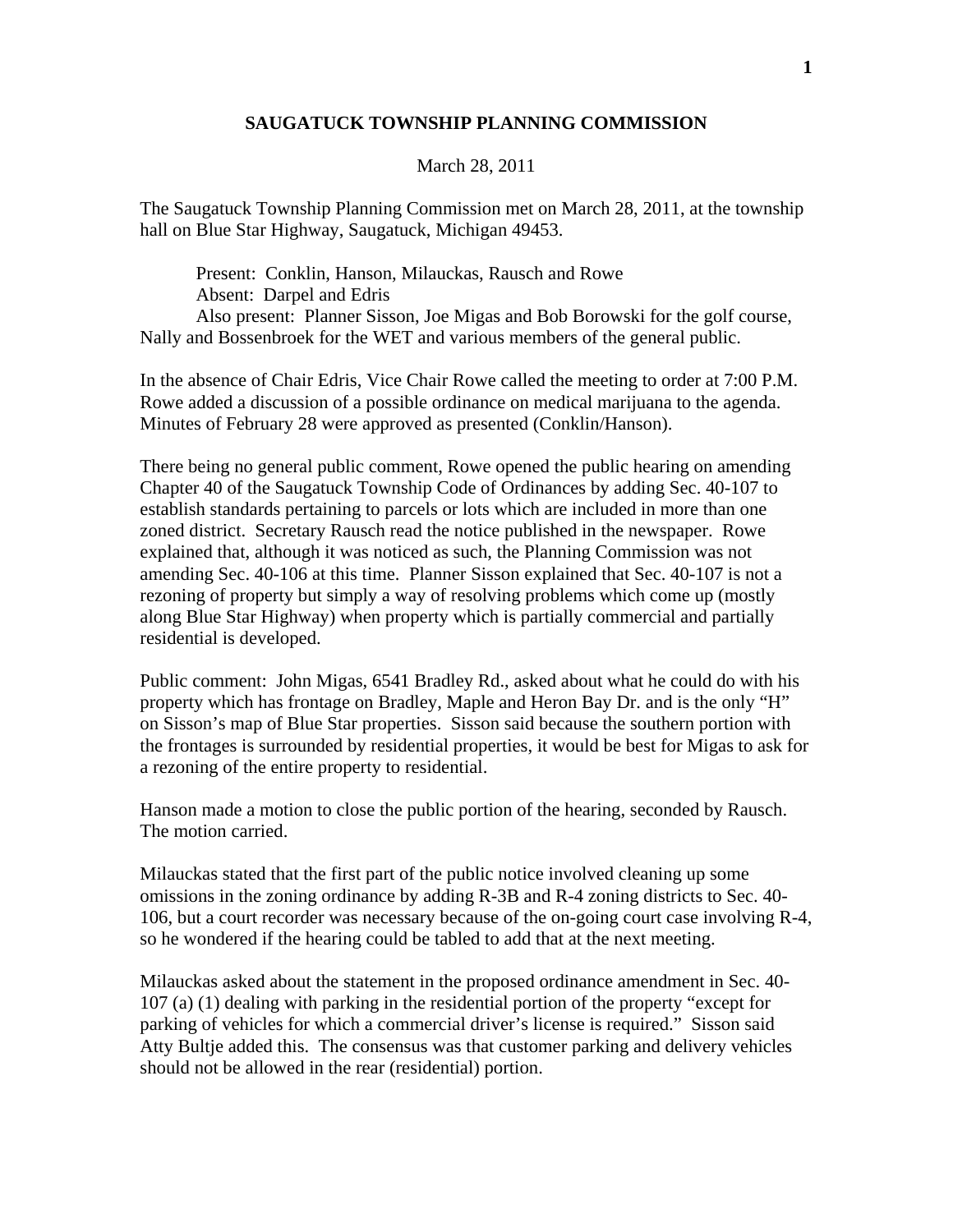Milauckas also wondered if R-2 should precede R-1 in the sequence in  $(c)$  (2) a. because the lot size must be larger in R-2.

Milauckas brought up the Tri-Community Master Plan which envisioned Blue Star as less commercial and more residential, saying the county wondered if the township needs all that commercial.

Hanson made a motion to table the amendment to Section 40-107 and to add Sec. 40-106 until the next meeting. Rausch supported and the motion carried.

Rowe introduced the final site plan review of Joe Migas' nine-hole golf course. Joe Milauckas recused himself because he is related to Joe Migas. Bob Borowski represented Migas and answered the question of what color the building would be, "medium brown." The remaining question about the plan was the screening in the gap in the back of the property, and Migas agreed to plant three evergreen trees there. All the necessary documents were included.

Hanson made a motion to grant the final approval for the SAU permits and conditional site plan (dated 3/22/11) approval for Migas' par three golf course. He amended his motion to state that Migas has agreed to plant evergreen trees in the gap in the back. Conklin seconded the motion as amended. The motion carried.

Milauckas returned to the commission. Rowe brought up the continuing discussion on the proposed ordinance controlling Wind Energy Turbines. Sisson pointed out the setback waivers in Sec. 40-1126 (a) (13) c., and the commissioners changed the wording to "Alternative Setbacks down to a distance equal to the height of the WET may be approved" etc. Sisson also pointed out the addition of a standard for measuring a "steady pure tone" related to the noise factor in Sec. 40-1126 (a) (11) e.

Hanson made a motion to table discussion of the proposed Wind Energy Turbine Ordinance to the next meeting. Rausch seconded and the motion carried.

Rowe stated that clients have contacted him about regulations regarding medical marijuana. He said he asked Z. A. Ellingsen and was told it is denied in the township. Sisson suggested that it not be included in the Ordinance, either to allow or not allow it. He went on to explain that the Statute does not call it a "business," but says that one individual grower per address may supply up to five other users; therefore, it cannot be a coop. It must be non-visible, and the grower must deliver to his patients. It could not be SAU because a public hearing would jeopardize the essential anonymity of the supplier. Hanson suggested consulting the township attorney.

Meeting adjourned at 9:00 P.M. The next regular meeting is April 25 at 7:00 P.M.

\_\_\_\_\_\_\_\_\_\_\_\_\_\_\_\_\_\_\_\_\_\_\_\_\_\_\_\_\_\_\_\_\_\_\_ \_\_\_\_\_\_\_\_\_\_\_\_\_\_\_\_\_\_\_\_\_\_\_\_\_\_\_\_\_\_